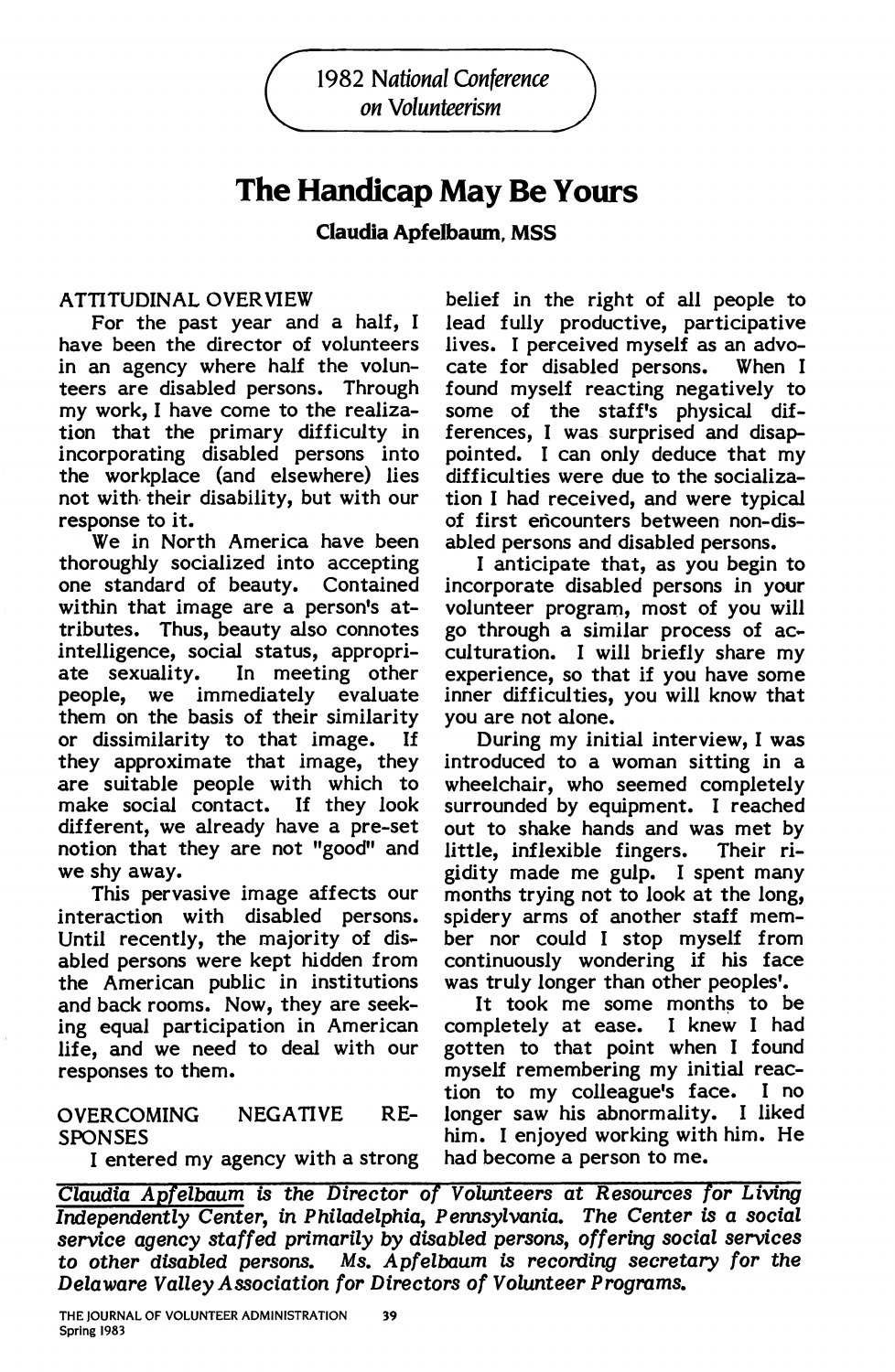The woman also emerged out of her equipment. As we shared an office, we met each other as coworkers. I grew quickly to appreciate her keen and empathetic response to people. I also learned her life story.

# A TYPICAL LIFE STORY

Typical of most disabled people, my colleague participated only minimally in social and community life. As a child, she was tutored at home. The public schools were not accessible to her. Marriage was not considered, despite her beautiful blue eyes, her intelligence, and her good heart. Neither was employment an option.

From that secluded and isolated situation, her life has gone through a metamorphosis. In 1976, she sat in her first classroom, to begin work on her master's degree at the age of forty-six. In 1981, she held her first paid position, outside her home. In the fall of 1982, she drove herself to work for the first time because, for the first time, she had a driver's license and her own vehicle!

These changes in her own life were simultaneous to a general change in the attitude and self-perception disabled people had of themselves. Only in the late sixties did disabled people begin to perceive that the isolation and loneliness which shrouded their lives was not fundamental to their existence. As a result, they began to work for social and political change. To a degree, they have succeeded in obtaining governmental support and social acceptance. My agency, Resources for Living Independently Center, is an outgrowth of these efforts. It is a social service agency serving disabled persons through a staff composed primarily of disabled persons.

#### USING MY EXPERIENCE WITH VOL-UNTEERS

Both non-disabled persons and disabled people come to the agency to volunteer. Of necessity, I speak to them somewhat differently.

When interviewing non-disabled persons, I have begun to use my initial experience as a way of opening discussion regarding their feelings about working with disabled persons. They need to evaluate their response to this environment. Most of these people will be supervised by a disabled person and need to be aware of that. To many, this is a new concept. To a few people, this has been an uncomfortable idea.

It has been important to discuss this issue from the start. It has enabled most people to relax and openly accept this new situation.<br>Some have disclosed hidden dis-Some have disclosed hidden<br>abilities. The few who have The few who have felt significantly uncomfortable have been able to say so and have generally determined not to volunteer here. They have screened themselves out.

The disabled people who come for an interview know this agency is ori-<br>ented toward their needs. For inented toward their needs. stance. I am able to offer transportation (a contracted service) to wheelchair users and other disabled persons. Yet often when they first come to the agency they are surprised by its accommodations and by the staff. To see other disabled people holding positions of responsibility is a new and wonderful experience. They can relax. They can be who they are and know that they are okay.

A disabled person expects to be treated like any other person. Erving Zola, a professor of sociology at Brandeis University and a disabled person, decided on an experimental basis, to become a resident at a village specially designed for disabled persons. This required him to reduce his present mobility and return to a wheelchair. The moment he sat down in the wheelchair, an attitudinal change occurred.

The next half hour was weird. Partly it was my getting used to being in a wheelchair after a twenty-year absence. But it was much more than that. Subtly, but all too quickly, I was being trans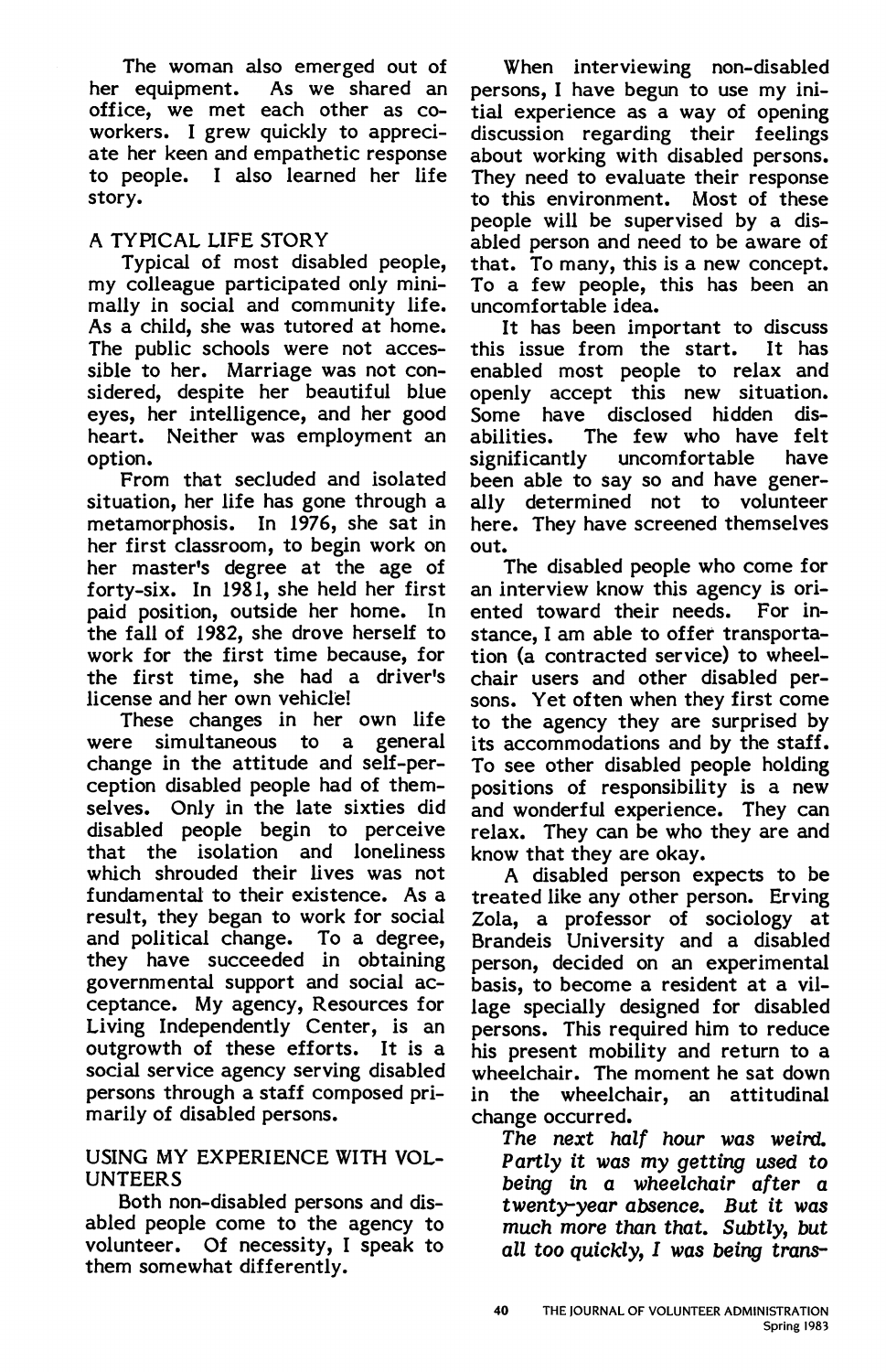formed. As soon as I sat in the wheelchair I was no longer seen as a person who could fend for himself.

Although Metz had known me well for nine months, and had never before done anything physical for me without asking, now he took over without permission. Suddenly in his eyes I was no longer able to carry things, reach for objects, or even push myself<br>around. Though I was perfectly Though I was perfectly capable of doing all these things, I was being wheeled around, and things were being brought to me--and all without my asking. Most frightening was my compliance, my alienation from myself and from the process.

It is this attitude we need to fight against when we interview disabled persons. During the interview, the same questions need to be asked as we ask of any potential volunteer: What are your skills? What is your previous training? What are you interested in doing? Additionally, it may be useful to inquire what this person's physical capabilities are, for example, how longs/he can work at a stretch of time or if s/he can write. As this person is well-acquainted with his/her physical needs, the best thing to do is listen and not assume answers. Disabled people are quite capable of saying what they need and what they can and cannot do.

# THE VOLUNTEERS AT RLI

Working with a disabled person sometimes takes a bit of creative ingenuity. For instance, a man who has been blind since birth volunteers weekly as our receptionist. He answers the phone by pressing the row of buttons until he finds the one with the caller on it. He takes the message in Braille. At the end of the morning, he reads the messages to me and I write them down and give them to the various staff. Taking the messages from him in this way makes it possible for him to work and is what I mean by ingenuity.

Another example of using resources and making links creatively is the work being done by our ramps building project. We are building ramps to enable our clients to leave their residences independently. (For most clients, steps are a major impediment to their free entry and departure from home.)

The ramps project coordinator is a young man who has recently become disabled. He has chronic tendonitis and walks with crutches. His background as a carpenter enables him to assess and design ramps. He cannot do the actual construction, so we have linked up with a weekend workcamp, which provides the manual labor, and he oversees the construction of the ramps.

Another volunteer, a paraplegic who drives his own van, is also involved in the project. He uses his van to drive the ramps project coordinator to sites and to transport lumber. Without using these various resources, the ramps would not be built.

Some of the work done by the volunteers is more straightforward. One extensively disabled woman calls a group of clients on a monthly basis to check with them if the services they are receiving are satisfactory. She reports her calls to one of the staff. She does all her work at home. It is more convenient for her.

Another woman, also a wheelchair user, contacts housing developers on a weekly basis. She questions them about buildings which should have accessible units for disabled persons. She asks how many units, what different types of accessible units, how to apply, etc. She reports her work to the housing coordinator. Her persistent questioning makes her able to obtain much needed information. Disabled volunteers could ask similar informational questions at other agencies in equally competent ways.

A man born with spina bifida is the legislative, liaison between an attendant care<sup>2</sup> task force at the agency and state officials. As the